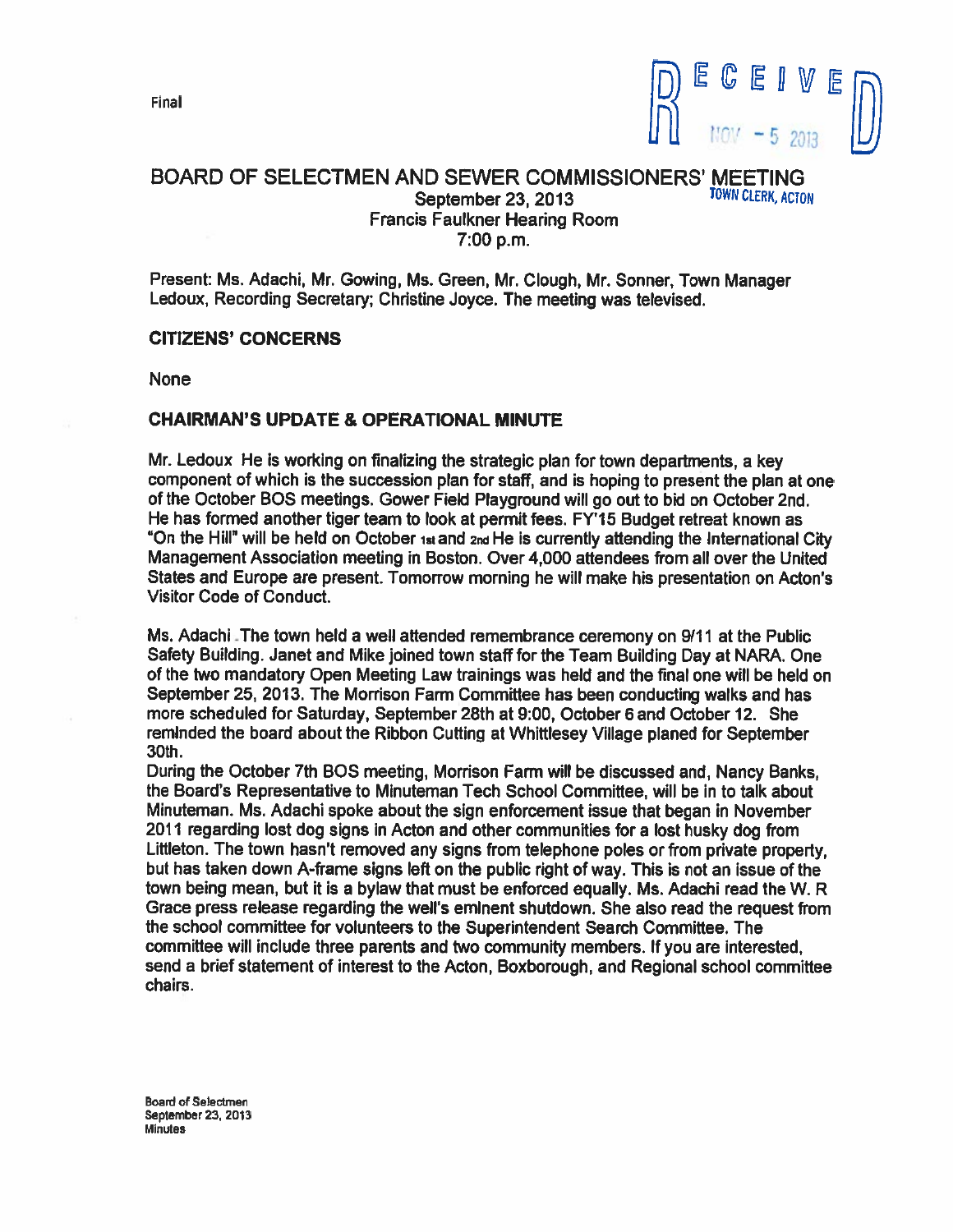Final

## PUBLIC HEARINGS & APPOINTMENTS

#### NSTAR JACKSON DRIVE - CONDUITS AND POLE

The Representative from NSTAR was presen<sup>t</sup> and asked that the Board approve the installation of a new pole and conduit to service #2 Jackson Drive. Mr. Clough asked if this was to service a house that was currently being built or if it was for a future planned development. It is for <sup>a</sup> house currently under construction.

Mr. Cowing asked if the conduit will transverse under the street. It will go under the grassy area and not affect the pavement.

Mr. Gowing Moved to approve. Mr. Clough second. UNANIMOUS VOTE

#### NON-DISPLAY CLASS II DEALERS LICENSE, 107 GREAT ROAD, SUITE 3, MILL DAM LEASING

Mr. Bertolami was presen<sup>t</sup> to discuss his project. He wants to move to <sup>a</sup> new location in Weatherbee Plaza. The new location is in <sup>a</sup> building Mr. Bertolami owns and is more than double the square footage than the current location. Mr. Bertolami acknowledged he cannot have any vehicles on site in or outside as he is applying for <sup>a</sup> Non-Display Internet sales only license. Mr. Sonner Moved to approve. Mr. Cowing second. UNANIMOUS VOTE

#### NON-DISPLAY CLASS II DEALERS LICENSE, 107 GREAT ROAD, SUITE 1&2, NORTHEAST COLLECTION, INC.

Mr. Bertolami's Counsel, Chip Nyland spoke about the plans to create an automobile museum at this location the first two units would be the museum and the third is for the leasing business for which the Selectmen just approved the non-display license. Mr. Bertolami would like to have <sup>a</sup> place to display his car collection and hopes to offer some instruction on the site, which is why they are looking at applying for the license under one of the educational bylaws.

Mr. Nyland is working with the Zoning Officer to determine exactly which bylaw applies and to find out whether or not they need to become <sup>a</sup> 501 C3 nonprofit organization first. However, he pointed out that the non-display license is <sup>a</sup> separate issue and that is what they are asking for from the Board tonight.

Mr. Sonner asked if the vehicles in the show room would be for sale. Mr. Bertolami said maybe but it is not their intention, it is for his collection and will offer instruction/education about the automobiles. He would like the ability to be able to sell one of the vehicles if he is made <sup>a</sup> good offer.

Mr. Gowing asked if Suites 1 and 2 would be separated from suite 3. Mr. Bertolami said they would be but that suite 3 may be used for overflow for some of his cars. Mr. Sowing asked how many cars Mr. Bertolami intends to have. He indicated that it would be fifteen cars with five potentially overflowing into suite 3. Mr. Cowing expressed his concerns that this sounds more like <sup>a</sup> rare car dealership than <sup>a</sup> museum. Mr. Nyland said that they've

Board of Selectmen September 23, 2013 Minutes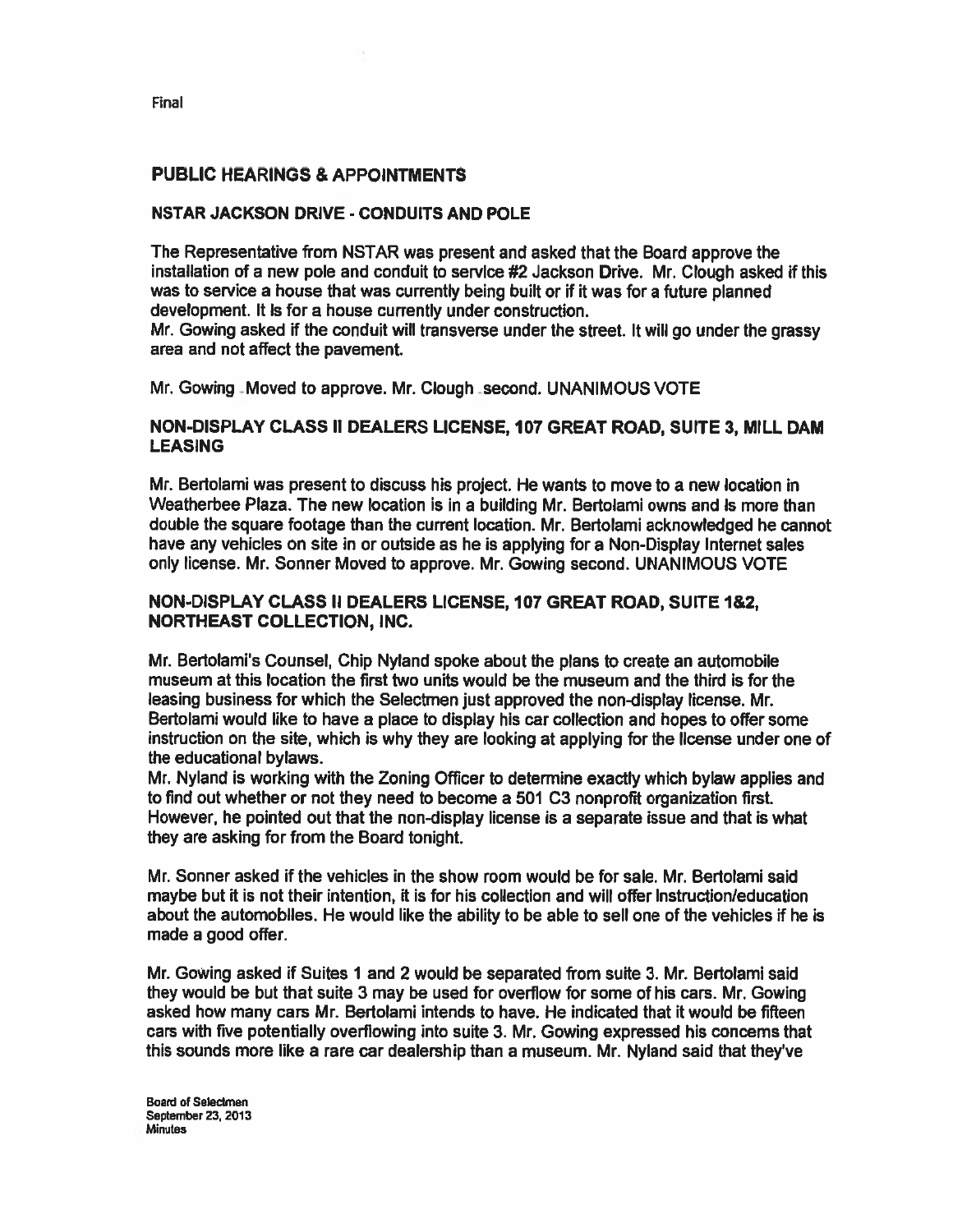known it will be perceived as a dealership but that is not their intention and that they have offered to cap the number of cars sold per year, etc.

Ms. Green asked if there would be any cars displayed outside and was told that they would all be inside. She asked how many cars Mr. Bertolami expected to sell <sup>a</sup> year. He said he would be willing to cap the number at five and only intends to sell as <sup>a</sup> way to create turn over and keep the museum interesting. Ms. Green asked about the nature of the instruction courses.

They <sup>p</sup>lan to hold lectures, etc. on the history of the cars, the mechanics of the cars, and on how to go about collecting old cars.

Mr. Clough asked if the cars are not primarily for sale, would they be listed on the internet? With this license, the only way they can be sold is through the internet. Mr. Clough expressed his concern that having them always listed on the internet is different than having the license in order to sell only if someone makes an offer Mr. Bertolami can't refuse. Mr. Bertolami explained that it takes years to create this kind of collection so you don't want to sell the cars but as one gets stale, he may want it to be available for sale. He also indicated that they will be listed on the internet for display not for sale. Mr. Clough would like to know more of the specifications of these vehicles. Do they need to be old and have value and what makes it special? Mr. Nyland indicated that it varies but most of the cars were either quite old, the first to come off the line, or <sup>a</sup> type of car that is no longer manufactured.

Ms. Adachi shares the concerns about having <sup>a</sup> non-display license but still having these cars for display and potentially for sale. She is concerned and also <sup>a</sup> connection to <sup>a</sup> internet license and inventory may turn over and provides incentive for selling the cars or sugges<sup>t</sup> sale is the way they inventory will turn over. She was concerned about the provisions in the bylaws. She is uncomfortable with this use and feels he is looking to ge<sup>t</sup> around it. He needs to provide more information.

Scott Mutch, the Zoning Enforcement Officer, said he is not objecting to the non display license, but once there is <sup>a</sup> vehicle there they cannot allow it. Mr. Bertolami said that he will not pu<sup>t</sup> vehicles for display until it has been determined it is allowed.

Mr. Sonner spoke about cars online and where does ft switch from display to retail. They said they need to work it out with Planning Department. Mr. Bertolami said ft will not be <sup>a</sup> car dealership. Mr. Clough said he has concerns about the intent of the museum. Mr. Gowing Moved to continue to October 21, 2013 at 7:30. Mr. Sonner- second UNANIMOUS VOTE

#### ASA PARLIN HOUSE

Dean Charter was presen<sup>t</sup> to outline the Asa Partin House space needs study and CPA study conducted last year. The Space Needs Study revealed no overwhelming public need to retain the house. CPA review of the building recommended possibly retaining <sup>a</sup> portion of the house to be used for storage or maybe an undetermined use in the future.. The Historic District Commission came to ask for \$283,000 to carry out the work outlined in the repor<sup>t</sup> and was denied last year. When the town purchased the house, we wanted the land, not the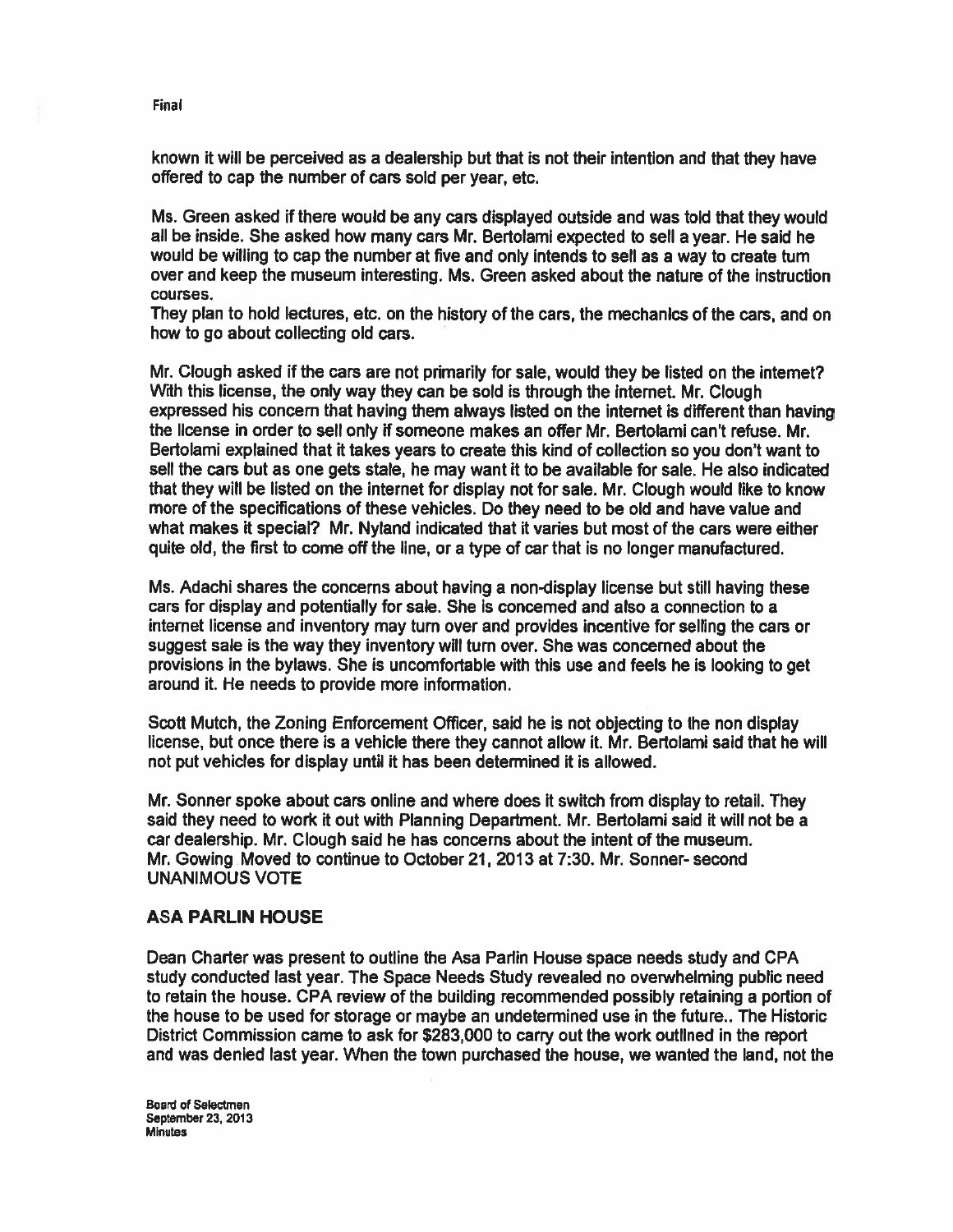house and for over 20 years it has been deteriorating and we still have no use for it. He recommends that

we move forward and declare the building surplus property. He suggested puffing it out to REP to see if anyone wants to take the building or parts of it. The goal is to have the house not owned by the town. Neighbors want to retain the green space. We should sell it off and landscape it. Ms. Adachi said that the space study noted it was not useful.

Mr. Sonner asked if the RFP would be looking for someone to take the entire house or just to sell it piece meal. RFP process will allow them to look at bids for both scenarios. He feels we need to look at the traffic study of town common and wait until the building is gone before we decide what to do with the space.

Mr. Clough agree<sup>d</sup> that pulling parking in the area where the house stands isn't <sup>a</sup> goo<sup>d</sup> <sup>p</sup>lan, He also wanted clarification on who would make the final call on which RFP proposa<sup>l</sup> to accep<sup>t</sup> and how the Board will be involved throughout the process. Dean said Town Manager will have the authority. Mr. dough agrees that it makes sense to dispose of the building and then see what the will of the town is in terms of reusing the land.

Mr. Gowing noted that the Mendors Torry Spencer Study determined we need remediation for the asbestos, which has not ye<sup>t</sup> been done. He asked if we are going to remove it to recycle it, much the way the WAVE is using old building parts.

Ms. Green noted the cost to ge<sup>t</sup> it in shape for storage space would be around \$350,000. If no one takes it away the cost would be \$80,000 to demolish. She agree<sup>d</sup> with disposing of the building and then seeing what the town wants to do with the land.

Ms. Adachi noted that she likes the idea to have it recycled in to <sup>a</sup> gazebo and have it remain green space. She also asked if the building is exemp<sup>t</sup> from the historic bylaw. The town will steal need to file with the HDC but Dean wanted to ge<sup>t</sup> the BOS's approva<sup>l</sup> before proceeding with that step.

David Honn wanted to clarify it is in <sup>a</sup> historic district and noted that the HOC does not generally approve demo unless the building is condemned. The WAVE Project had <sup>a</sup> fellow remove 75% of the building materials, leaving only 25% to deal with. He would like Dean to come back to the HDC. He said it would be nice to ge<sup>t</sup> another house on that property.

Michaela Moran spoke about the demolition and how it is disturbing to her because we are looking at the historic district center and the town who has allowed the house to be demolished by neglect. She feels the town has disrespect for old buildings. She said we need to ge<sup>t</sup> <sup>a</sup> demolish by neglect bylaw in place. She is disappointed that the boards and town managers haven't done anything to preserve the building.

Herman Kabakoff noted he was par<sup>t</sup> of the purchase known as the Valencourt house. Socially, he has been to the house for visits and did not realize ft was special. The house was taken for parking and the Valencourt's wanted to sell it for <sup>a</sup> good price. It would provide more parking and it was later discovered that there was an imbedded area of significance in the house.

Board of Selectmen September 23, 2013 Minutes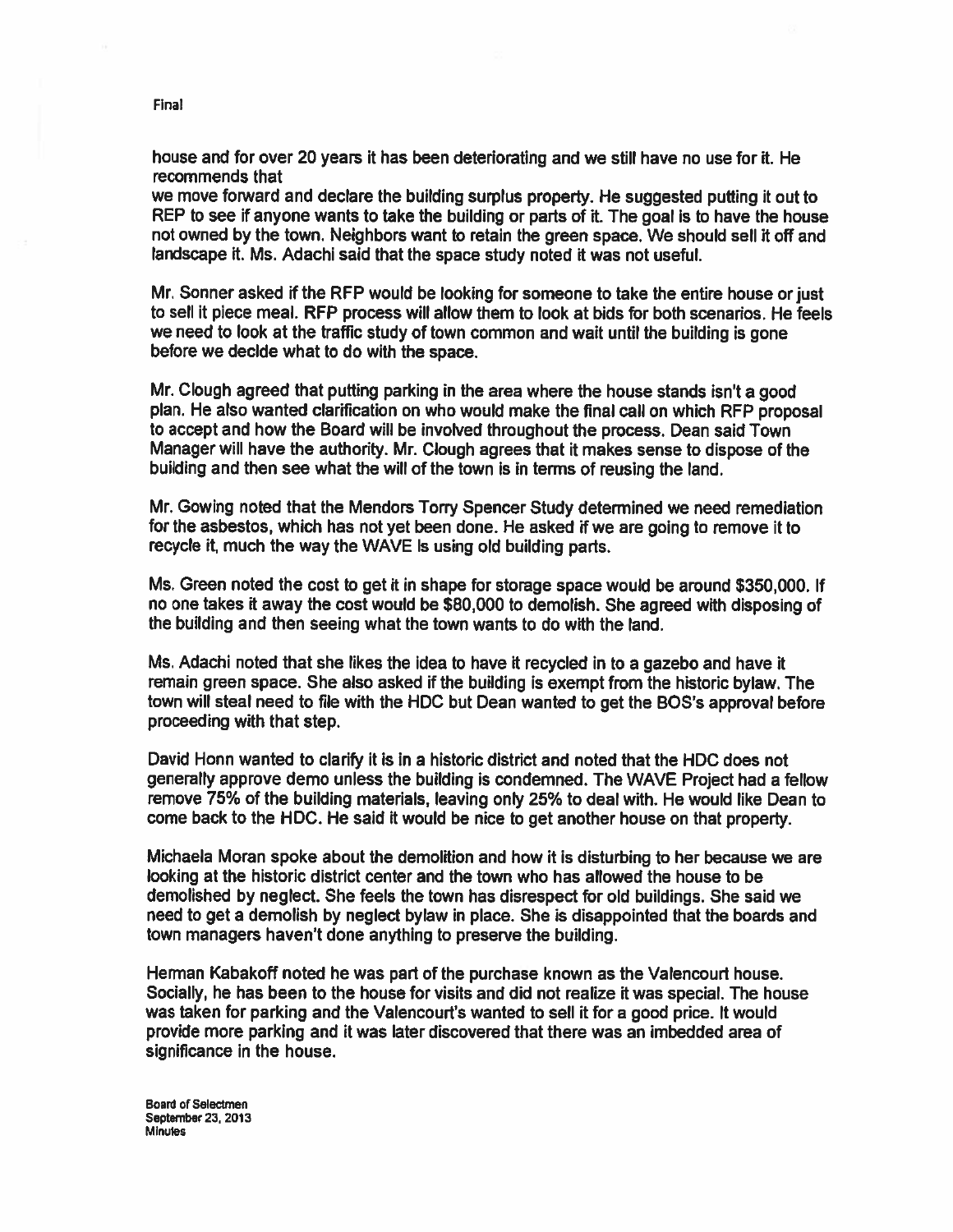Mr. Sonner wants to move ahead with REP process. Mr. Sonner Moved to authorize Dean Charter to work with the Town Manager and issue REP and evaluate the proposals for doing something with the ASA Padin House. Ms. Green second. UNANIMOUS VOTE. It was noted that if someone came forward we would entertain the sale of the house. Mr. Sonner - Move to declare the house as Surplus Property and when Dean gets responses to the REP have <sup>a</sup> joint meeting with HDC to discuss the results. Ms. Green second. UNANIMOUS VOTE

#### ACTON TV MEMORANDUM OF UNDERSTANDING, PROPOSED REVISION

Simon Bunyard spoke about proposed changes to Acton TV's MOU. They are concerned about revenues in the future. The cable companies <sup>g</sup>ive us \$380,000 in fees which flows to Acton TV. They need to expand revenue sources. They want to be allowed to rent the facility and equipment for commercial use and allow memberships by non-Acton residents for higher fees.

Mr. Cowing noted the final language needs to be reviewed by Counsel. They pu<sup>t</sup> constraints when they originally drafted the MOU. They have exceeded what they were expected to do. This will allow them to do things they want to do. As cable use has declined they need to do this to continue.

Ms. Green noted that she doesn't have cable and many people her age also do not have cable. They are the reason why Acton TV needs to look at modifying their revenue sources. She asked about what <sup>a</sup> membership with Acton TV entails. Mr. Bunyard that with membership you have to attend trainings to learn how to use the equipment and then you can use it to make shows, etc. You also have to agree to provide any material you make to Acton TV for broadcast. She also asked how much outside interest they expect. Mr. Bunyard noted that they offer <sup>a</sup> lot more than surrounding communities and expec<sup>t</sup> there will be interest from non-Acton residents.

Mr. Clough asked about utilization of the studio. Mr. Bunyard said they have 318 members who have gone through 4 day class. Currently there is no renewal fee for memberships so they expec<sup>t</sup> that number would decline some when they institute <sup>a</sup> renewal fee. They ge<sup>t</sup> <sup>7</sup> new members <sup>a</sup> month. Productions are at 570 and are on demand. They create 250 productions per year with 3 per week in the studio. Mr. Clough asked about the percen<sup>t</sup> of studio time currently being used about 15%. He also asked about the equipment. They currently have 8 cameras and, excep<sup>t</sup> during football season, only <sup>a</sup> few are out at any time. However, on weekends, the cameras are usually tied up but their capital <sup>p</sup>lan does include buying additional cameras. It was noted that the cameras are HO but the studio equipment is SD it is <sup>a</sup> major upgrade to change everything to HD however that will happen eventually. Mr. Sonner asked if they anticipate any changes to the MOU down the road. Mr. Buynard thinks this set of changes will take a while to have an effect and doesn't see another need unless these changes lead to <sup>a</sup> need for greater expansion. Mr. Sonner noted that this was an easy change to support.

Ms. Adachi asked if Acton would remain central to the station as they expand. Mr. Bunyard said yes. Ms. Adachi appreciated the idea of expanding the services as long as we don't lose sight of who the host town is. Ms. Adachi said it makes sense to amend the MOU.

Board of Selectmen September 23, 2013 Minutes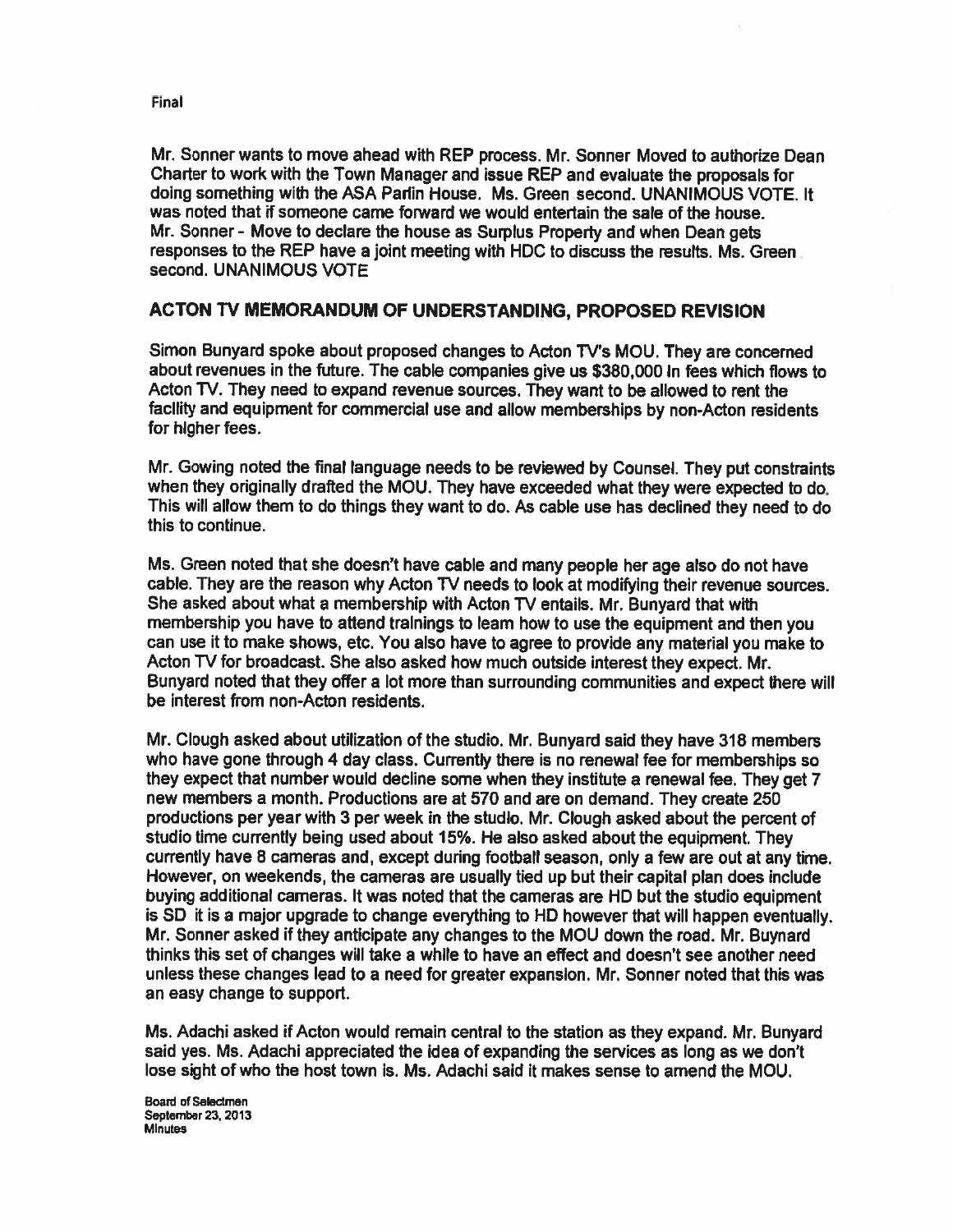Mr. Cowing - Moved direct the Town Manager review language with Cable Counsel to allow studio and equipment rentals and to expand outside of Acton membership. Mr. Sonner second UNANIMOUS VOTE

## SELECTMEN'S BUSINESS None

# SELECTMEN'S REPORTS

Ms. Green The School Committees met twice since our last meeting. As Janet mentioned at the beginning of the meeting, Superintendent Mills is resigning at the end of the year. The School Committee is forming <sup>a</sup> Superintendent Search Committee. If you'd like to volunteer, email the chairs of the Acton, Boxborough, and Regional School Committees with <sup>a</sup> short statement on your interests and qualifications by October istThey also expec<sup>t</sup> to hold <sup>a</sup> number of public forums during the search process.

Mr. Sonner SATSAC continuing to publicize updates on construction at South Acton Station and they are looking at putting up historical signs at the station and <sup>p</sup>lan to work with the HDC on that project. They are also looking into the parking area the MBTA is buying off of Maple St.

Mr. Clough -Jackson Drive subdivision was brought before the Planning Board. They are proposing five houses on <sup>a</sup> lot that currently has one house. The hearing was continued as this was <sup>a</sup> very contentious issue. He noted if it meets the bylaw we cannot deny. They also discussed the proposed cell tower and the benefits of the tall tower v. mono pine. The Board wants to do more research and look at their options. Finance Committee had the Town Manager as their gues<sup>t</sup> at their last meeting. He addressed questions re: the FY'14 and FY'15 budgets.

He also discussed town hall construction, OPEB, the space needs study, Kelley's Corner expansion, and the solar panel project. The Committee will discuss the nursing service in October. They are also indicating that they may recommend less than <sup>a</sup> 2.5% increase next year.

Ms. Adachi - At the ALG meeting the Supt. suggested second joint meeting and need for agenda and will discuss with their boards. Regional Finance Committee met for the first time and affirmed their desire to see concrete evidence of savings, how the savings are being used, and evidence of nonfinancial benefits. Cultural Council is preparing for their new gran<sup>t</sup> year and will be receiving more gran<sup>t</sup> funds from the State this year. Acton Community Housing Corporation met and Mary Ann Ashton from the Morrison Farm Committee spoke to them about the possibility of using the Morrison house for affordable housing. There would need to be changed to the road and driveway. The NPFH offshoot group is still meeting and talking about outreach and what they want to accomplish and how to explain what they want to do. Safety Net met and discussed increasing numbers of residents needing basic services. Looking at homelessness and pu<sup>t</sup> out fact sheet to raise funds.

Mr. Gowing MAGIC Boxborough completed their police contract they got what fire got. They received an application for <sup>a</sup> 225 rental unit facility at the junctions of 111 and 495.

Board of Selectmen September 23, 2013 **Minutes**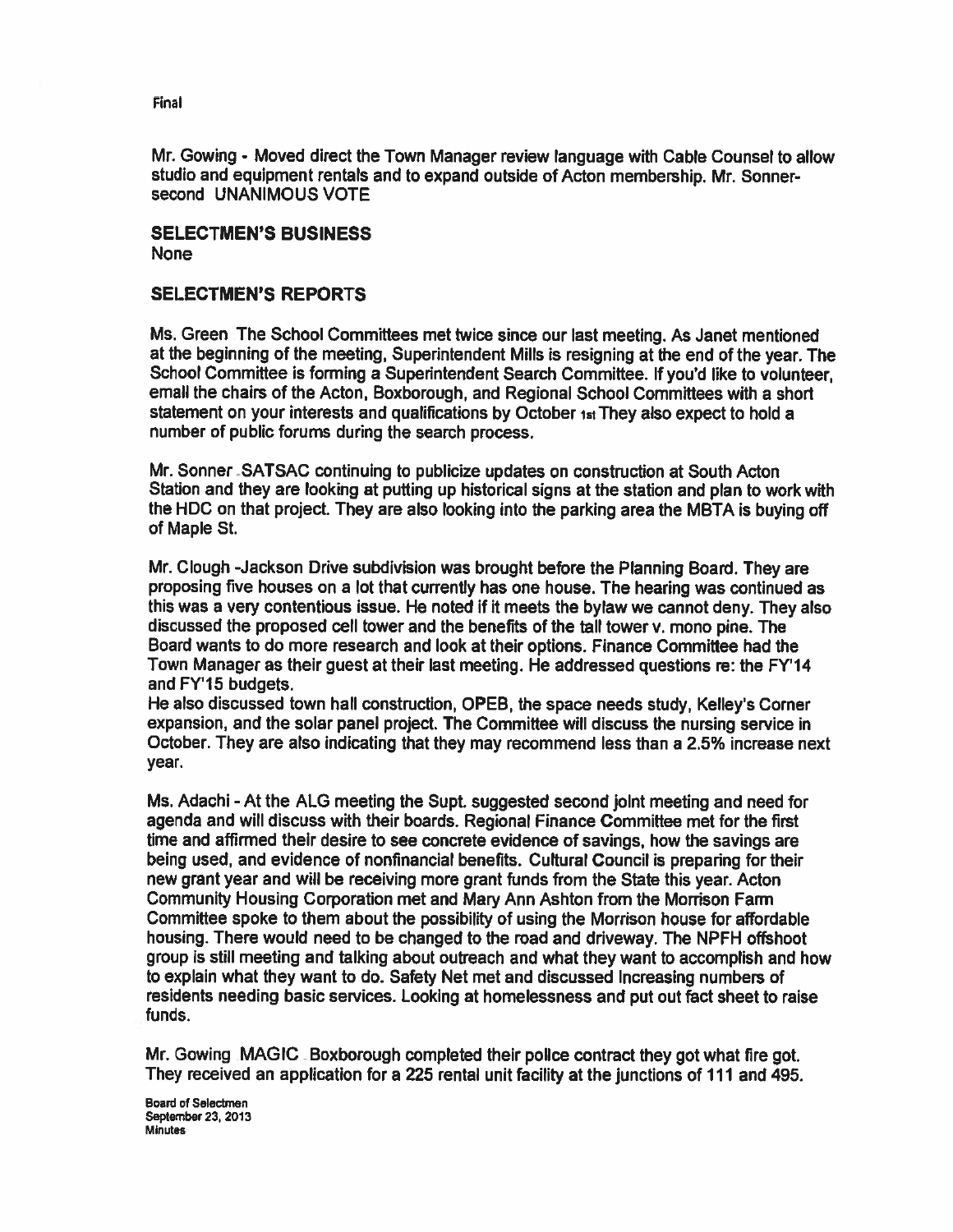Maynard has been contacted by the Concord Mews to explore an additional 200 units on the

Stratus computer property. Hudson, Intel has notified them that they are closing their manufacturing <sup>700</sup> jobs but keeping <sup>400</sup> R&D jobs. Carlisle, will be putting up Blue Jay recording studios for auction, taken for taxes. Sudbury, voted to match the BFRT funding to achieve 100% design. Stow, held <sup>a</sup> gun control seminar Jamie Eldridge attended that only drew about 40 people. Lexington, will be adding eight portable classrooms to the middle school.

They are considering <sup>a</sup> bio digester at their transfer station and have begun the medical marijuana zoning process. Concord, the BFRT bridge committee will be delayed on their presentation for the route to crossing to Massdot. <sup>I</sup> was elected vice chair to complete the term of Jen Burnie (Berlin) who had to resign.

RTAC Beverty Scott, director of the MBTA, addressed the committee on the MBTA's <sup>p</sup>lans for capital improvement and staffing. She indicated that building the teams esteem was her primary goal in coming in. Capital improvements and ongoing operational expenses were her second. Debt reduction was last. I was nominated for, and accepted, vice chair the election will be held at our October meeting. HDC -had to call an emergency meeting to address an abutters concern for the building project. The meeting conflicted with another already scheduled meeting.

CAB canceled meeting due to lack of quorum

Town staff teambuilding teambuilding drills were held up at NARA last Thursday working on creative ways to solve problems and working as <sup>a</sup> team to overcome obstacles. ALG a new spreadsheet format was presented by Fincom as a recommendation for next year's town warrant. It is still in discussion and will be finalized at our next meeting. MFC Morrison farm committee met to discuss the preliminary costs of each element updated for this year. Their main focus will be on the trails, parking, and the restoration of the Robbins cellar hole/alarm stone.

#### CONSENT

Mr. Gowing Moved to approve the Consent Items Mr. Sonner second. UNANIMOUS VOTE

Christine Joyce Clerk Clerk Clerk Clerk Clerk Power 200

----

Final

Board of Selectmen September 23, 2013 Minutes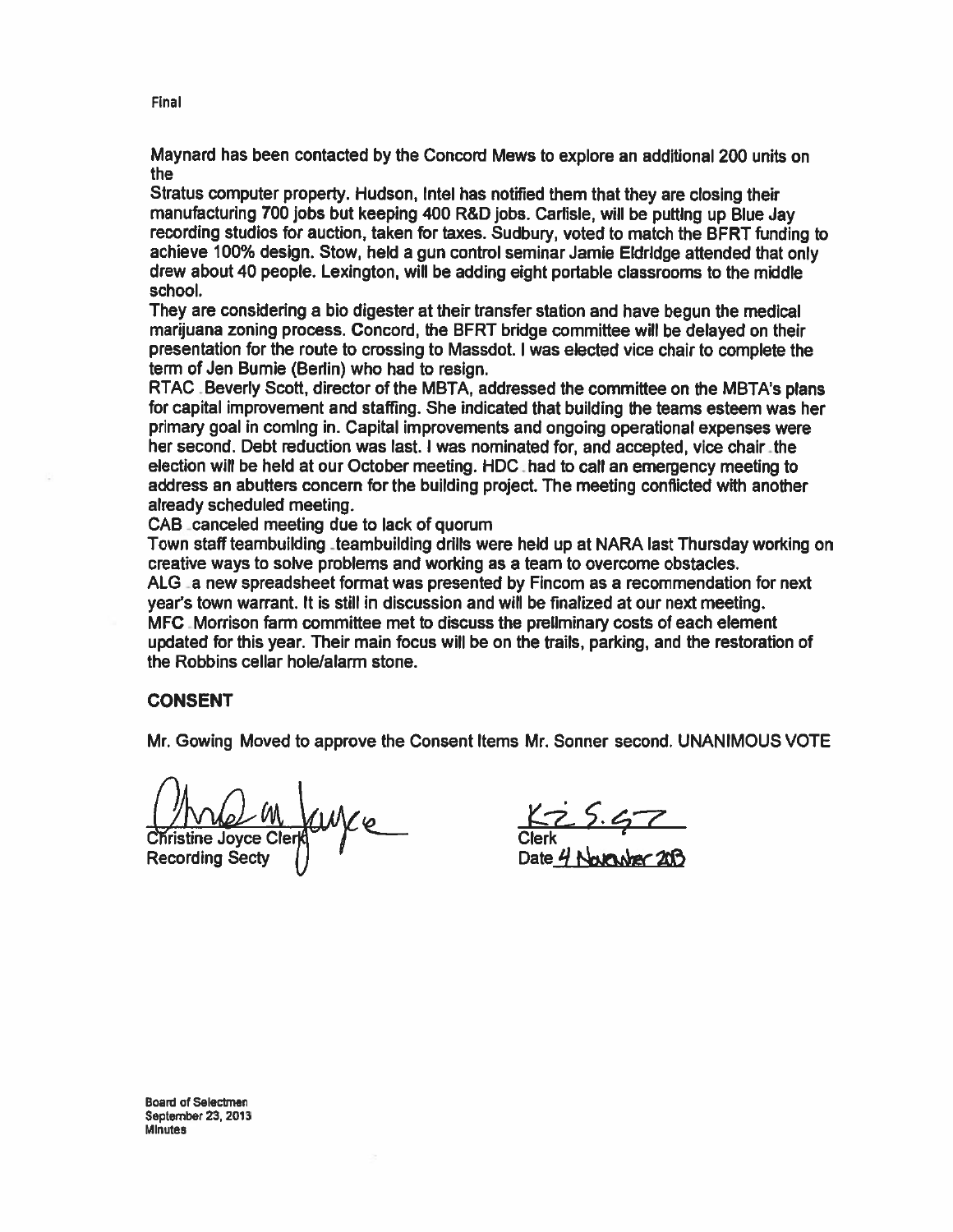# BOARD OF SELECTMEN & SEWER COMMISSIONERS' MEETING AGENDA

Francis Faulkner Hearing Room September 23, 2013 7:00 P.M.

- I. CITIZENS' CONCERNS
- **II. PUBLIC HEARINGS AND APPOINTMENTS** 
	- 1. 7:05 CHAIRMAN'S UPDATEIOPERATIONAL MINUTE The Chairman will briefly update the Board. The Town Manager will provide <sup>a</sup> brief report.
	- 2. 7:10 NSTAR —JACKSON DRIVE, UTILITY POLE AND CONDUITS See enclosed materials
	- 3. 7:15 NON-DISPLAY CLASS II CAR DEALER LICENSE, 107 GREAT ROAD, SUITE 3, MILL DAM LEASING COMPANY, INC. See enclosed materials
	- 4. 7:25 NON-DISPLAY CLASS II CAR DEALER LICENSE, 107 GREAT ROAD SUITES I & 2, NORTHEAST COLLECTION. INC. See enclosed materials
	- 5. 7:45 ASA PARLIN HOUSE DISCUSSION [See ink on memo to materials]
	- 6. 8:10 ACTON TV MEMORANDUM OF UNDERSTANDING, PROPOSED REVISION See enclosed materials

#### SELECTMEN'S BUSINESS

#### SELECTMEN'S REPORTS

- III. CONSENT AGENDA
	- 7. ACCEPT MINUTES, BOARD OF SELECTMEN, AUGUST 5, 2013 REGULAR AND CONFIDENTIAL See enclosed materials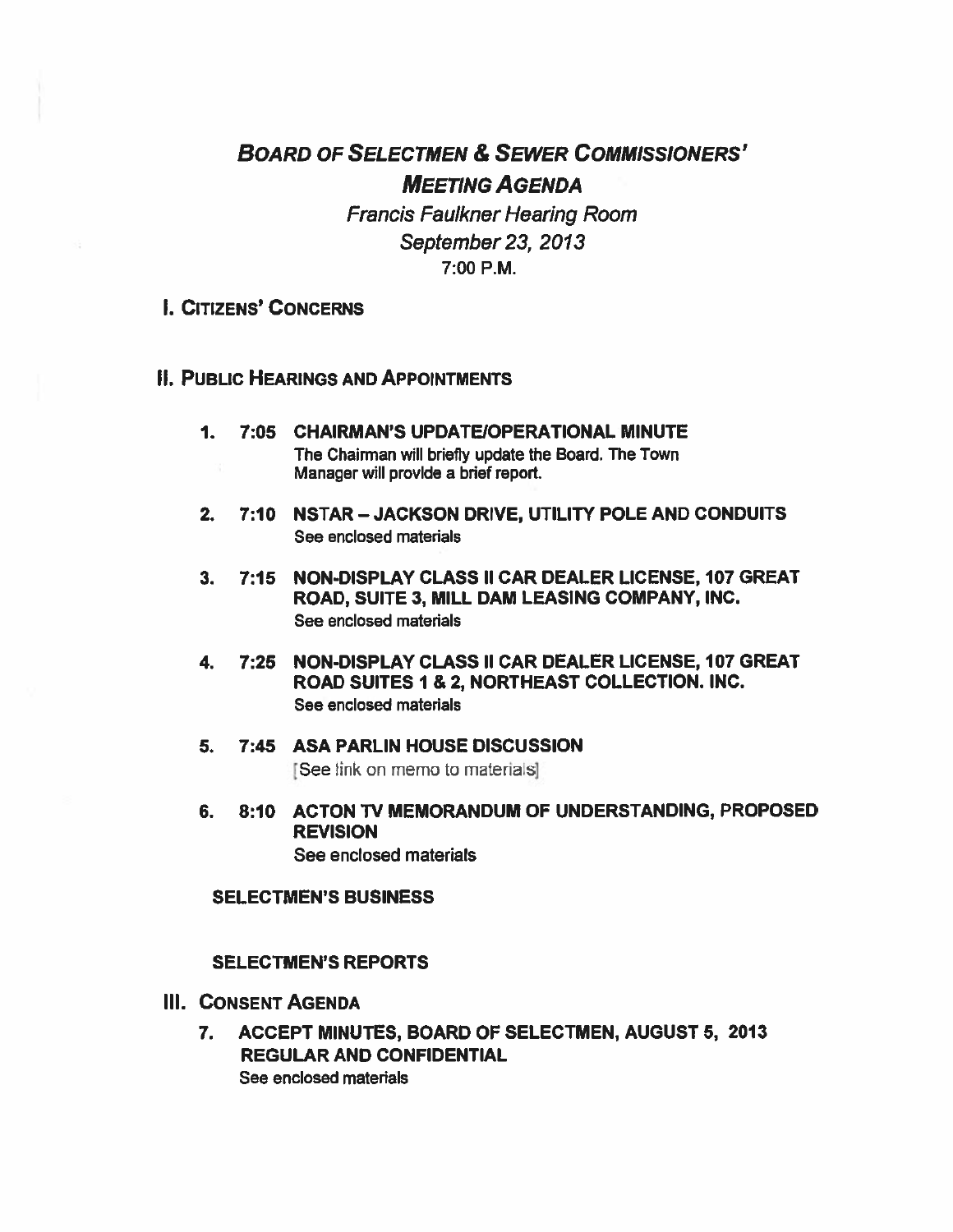- 8. COMMITTEE APPOINTMENT DESIGN REVIEW BOARD, KIM MONTELLA, ASSOCIATE MEMBER, TERM TO EXPIRE 6130114 See enclosed materials
- 9. COMMITTEE APPOINTMENT SIDEWALK COMMITTEE, K. RANDALL BASHTA, TERM TO EXPIRE 6130116 See enclosed materials
- 10. ONE DAY LIQUOR LICENSE, EXCHANGE HALL, 2 SCHOOL STREET See enclosed materials
- 11. ONE DAY LIQUOR LICENSE, NARA PARK IBM, LITTLETON COMPANY OUTING See enclosed materials
- 12. DISPOSAL OF OBSOLETE MATERIALS, MEMORIAL LIBRARY See enclosed materials

#### 13. ACCEPT GIFT, PLANNING DEPARTMENT

See enclosed <sup>a</sup> gift of \$11,666.67 to be used for affordable housing in the area of the project, off Harris Street and Quarry Road

See enclosed materials

# EXECUTIVE SESSION

### ADDITIONAL INFORMATION

See enclosed correspondence that is strictly informational and requires no Board action

# FUTURE AGENDAS

To facilitate scheduling for interested parties, the following items are scheduled for discussion on future agendas. This is not <sup>a</sup> complete agenda

October 7 October 21

Morrison Farm Committee — 'Presentation of New Plan'

cvs — Site Plan Continuation from Sept. 9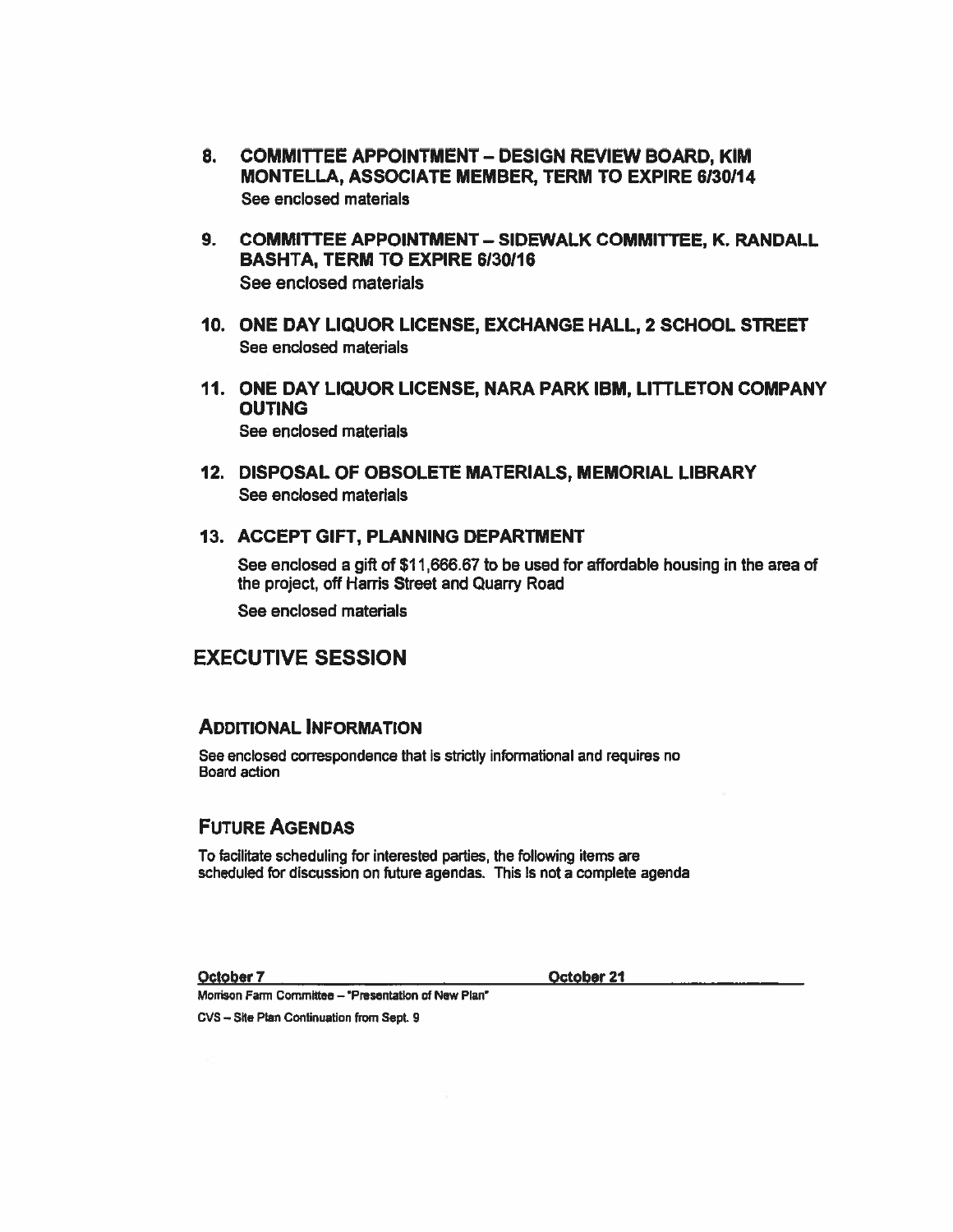May 13, September 9

## PENDING MINUTES PENDING COMMITTEE APPOINTMENTS

AWAITING VCC REVIEW AND RECOMMENDATION

Maura Harrington - NA Fire Station Task Force Matokn MacGregor— NA Fire Station Task Force Vandarna Sharma - Sustainable Housing - applicant will sit In on Committee's to see what she feels would be appropriate for her

#### AWAITING BOS, REVIEW AND RECOMMENDATION

11W. Flood — NA Fire Station Task Force Robert Puffer — NA Fire Station Task Force Robert Ingram — NA Fire Station Task Force Dale Chayes — NA Fire Station Task Force Peter Balkus - NA Fire Station Task Force Garry Mccarthy— NA Fire Station Task Force

Leslie Johnson - Commission on Disabilities KG Suzanne Buckmeiter-Board of Appeals - JA Renato Nakagomi - Green Advisory Committee — JS Aaron Goff-HDC-MG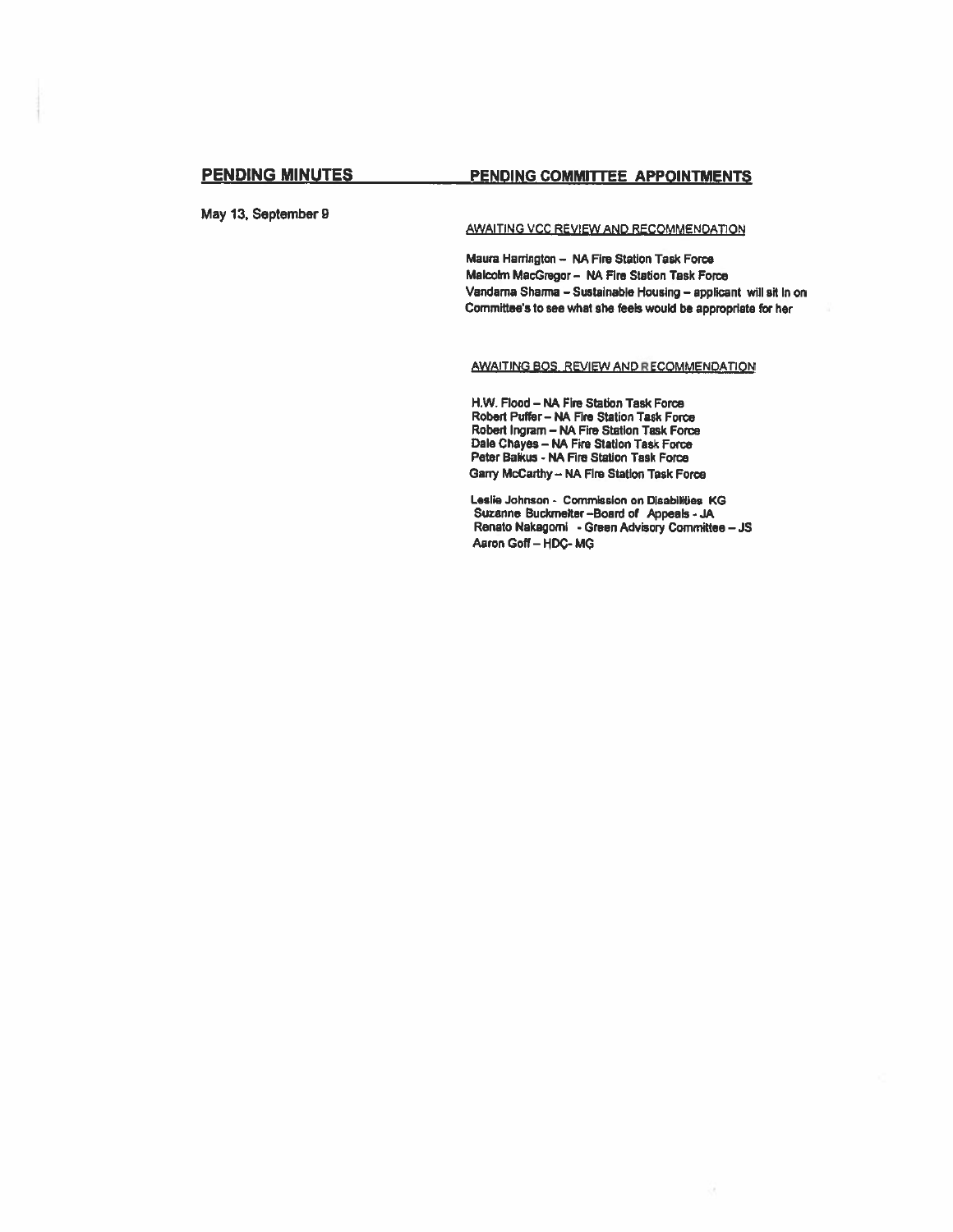| <b>Kerox DocuShare®</b><br>Home Content Map What's New Users &<br>Greups Help         |                                                                                               |                    |                                                |              |                 |  |  |  |
|---------------------------------------------------------------------------------------|-----------------------------------------------------------------------------------------------|--------------------|------------------------------------------------|--------------|-----------------|--|--|--|
| Search Im<br>manager Logout My DocuShare My Tasks<br>v.<br>This Collection V Advanced |                                                                                               |                    |                                                |              |                 |  |  |  |
| My Background Jobs (91)<br>දිමු.                                                      |                                                                                               |                    |                                                |              |                 |  |  |  |
| Location: Home u Public Meetings = Board of Selectmen = 2013 = 09-23 = Agenda Listing |                                                                                               |                    |                                                |              |                 |  |  |  |
| Agenda                                                                                |                                                                                               |                    | <b>E</b> Properties<br>숲 Add to Favorites<br>7 |              |                 |  |  |  |
| <b>Edit Selected</b>                                                                  | Go<br>Add<br>Ⅵ                                                                                | Go<br>$\checkmark$ |                                                |              | Refresh<br>E IX |  |  |  |
|                                                                                       | Type Title                                                                                    | Owner              | <b>Edited</b>                                  | <b>Size</b>  | Actions         |  |  |  |
| 鳱                                                                                     | 010 Agenda September<br>23, 2013日                                                             | manager            | 09/20/13                                       | 44 KB        | 日盛図ロャ           |  |  |  |
| 匋                                                                                     | 020 (2) NStar Petition,<br><b>Jackson Drive IP</b>                                            | manager            | 09/20/13                                       | 143 KB       | 8 5 6 0 7       |  |  |  |
| 闱                                                                                     | 030 (3) Class II Inter-net<br>Car License, Bertolami &                                        |                    | manager 09/20/13                               | 514 KB       | 日界図口ャ           |  |  |  |
| 园                                                                                     | 040 (4) Class li Inter-net<br>Car License, Suite 1&2<br>Great Road B                          |                    | manager 09/20/13                               | 611 KB       | 田邸団口ャ           |  |  |  |
| 铅                                                                                     | 050 (5) Asa Parlin House<br><b>Materials &amp;</b>                                            |                    | manager 09/20/13                               | 28 KB        | 日配図の~           |  |  |  |
| 氝                                                                                     | 060 (6) Acton TV<br><b>Proposed MOU Changes</b><br>ē                                          |                    | manager 09/20/13                               | 460 KB       | 同附図ロュ           |  |  |  |
| 匐<br>H                                                                                | 070 (7) Board of<br><b>Selectmen Minutes,</b><br>August 5, 2013 <b>B</b>                      |                    | manager 09/20/13                               | 95 KB        | <b>HRAC .</b>   |  |  |  |
| 囹                                                                                     | 080 (8) Committee<br><b>Appointment, Kim</b><br>Montella, DRB D                               |                    | manager 09/20/13                               | <b>54 KB</b> | 日配図口~           |  |  |  |
| 冠<br>$\Box$                                                                           | 090 (9) Committee<br><b>Appointment, K. Randall</b><br><b>Bashta, Sidewald</b><br>Committee D |                    | manager 09/20/13                               | 55 KB        | 日曜図ロャ           |  |  |  |
| 匐                                                                                     | 110 (10) One Day Liquor<br>License, Exchange Hall                                             |                    | manager 09/20/13                               | 64 KB        | 間邸図○▼           |  |  |  |
|                                                                                       | 120 (11) One Day Liquor                                                                       |                    | manager 09/20/13                               | 66 KB        | <b>V</b>        |  |  |  |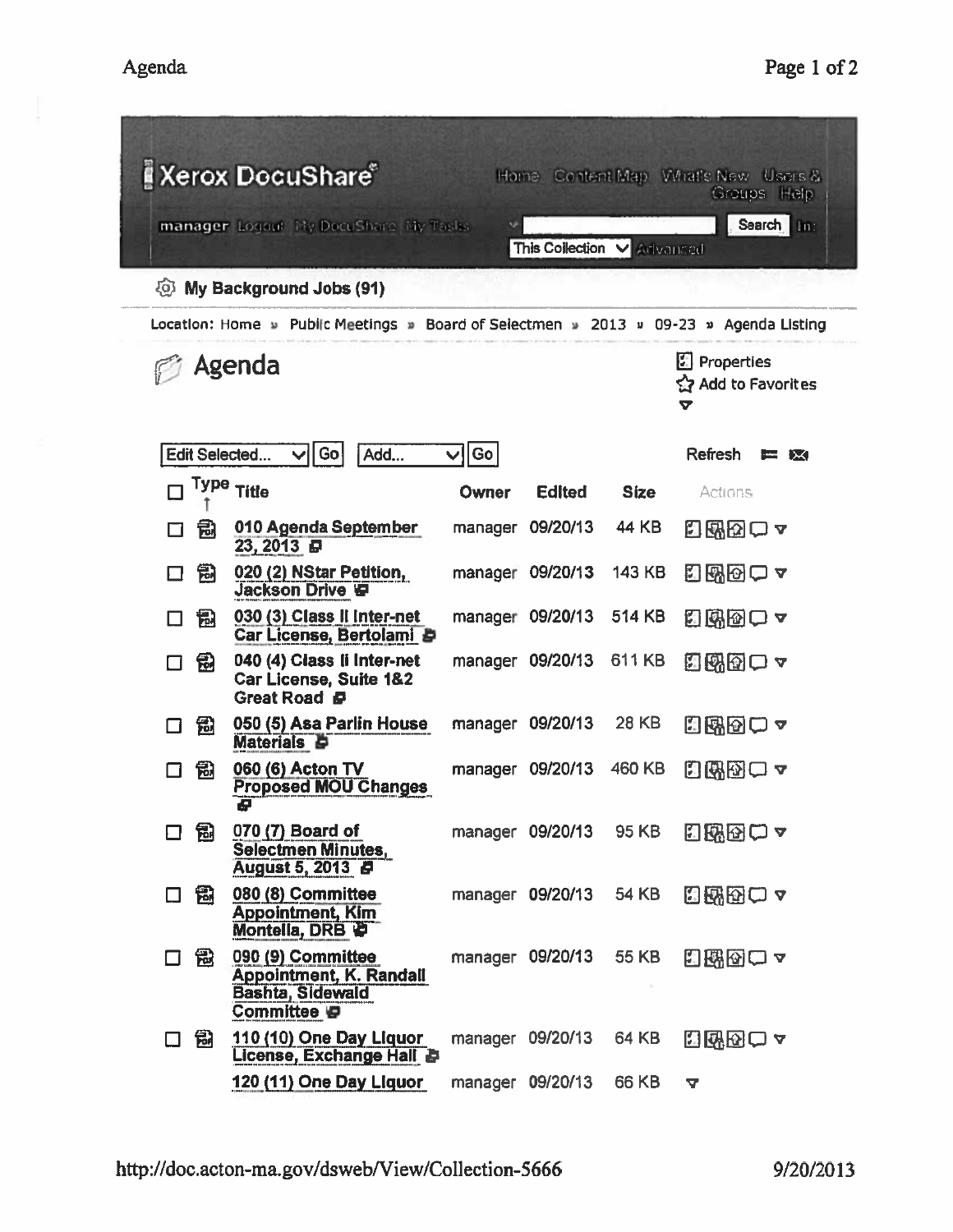| 口骨     |   | License, NARA <i>D</i>                                      |                        |              | 四國國口  |
|--------|---|-------------------------------------------------------------|------------------------|--------------|-------|
| $\Box$ | 悦 | 130 (12) Disposal of<br><b>Obsolete Materials, AML</b><br>ē | manager 09/20/13       | <b>13 KB</b> | 日界図のマ |
|        | 氝 | 140 (13) Accept Gift,<br><b>Planning Department &amp;</b>   | manager 09/20/13 22 KB |              | 日保田一~ |